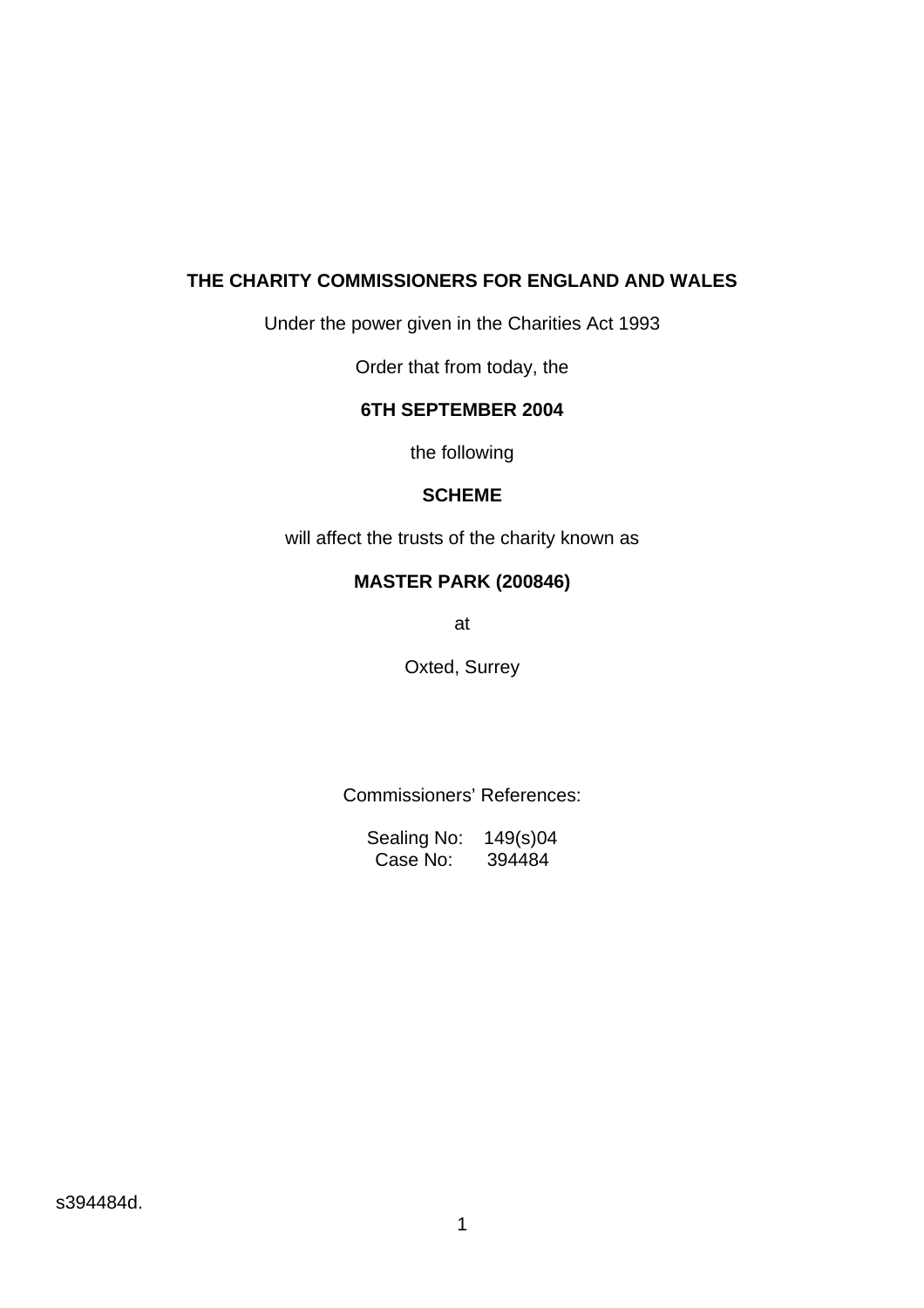### **SCHEME**

# **1. Definitions**

In this scheme:

"the charity" means the charity identified at the beginning of this scheme.

"the existing governing document" means the conveyances dated 16th March 1923, and 1st July 1946, as amended by Schemes of the Charity Commissioners dated 20th August 1982, and 6th November 2001.

# **2. Administration**

The charity is to be administered in accordance with the existing governing document as affected by this scheme.

# **3. Provision of Indemnity Insurance**

- (1)The power conferred by this scheme shall be exercisable by the charity trustees only if the declaration made by the trustees at the time of application for this scheme (in the form of that reproduced in the schedule to this scheme) remains materially accurate and true.
- (2)Notwithstanding any provision to the contrary in the existing governing document the charity trustees of the charity may provide indemnity insurance for themselves out of the funds of the charity as and when required, provided that the policy will contain a provision which has the effect that the insurance shall not indemnify the trustees against:
	- (a) fines;
	- (b) the costs of unsuccessfully defending criminal prosecutions for offences arising out of the fraud or dishonesty or wilful or reckless misconduct of a trustee; and
	- (c) liabilities to the charity which result from conduct which the trustee knew, or must be assumed to have known, was not in the interests of the charity, or which the trustee did not care was in the interests of the charity or not.
- (3) The charity trustees shall exercise the duty of care set out in clause 4 (below) whenever they exercise this power.

# **4. The duty of care**

The duty of care referred to in clause 3(3) of this scheme requires the trustees to exercise such care and skill as is reasonable in the circumstances, having regard in particular:

(1) to any special knowledge or experience that they have or hold themselves out as having; and

s394484d.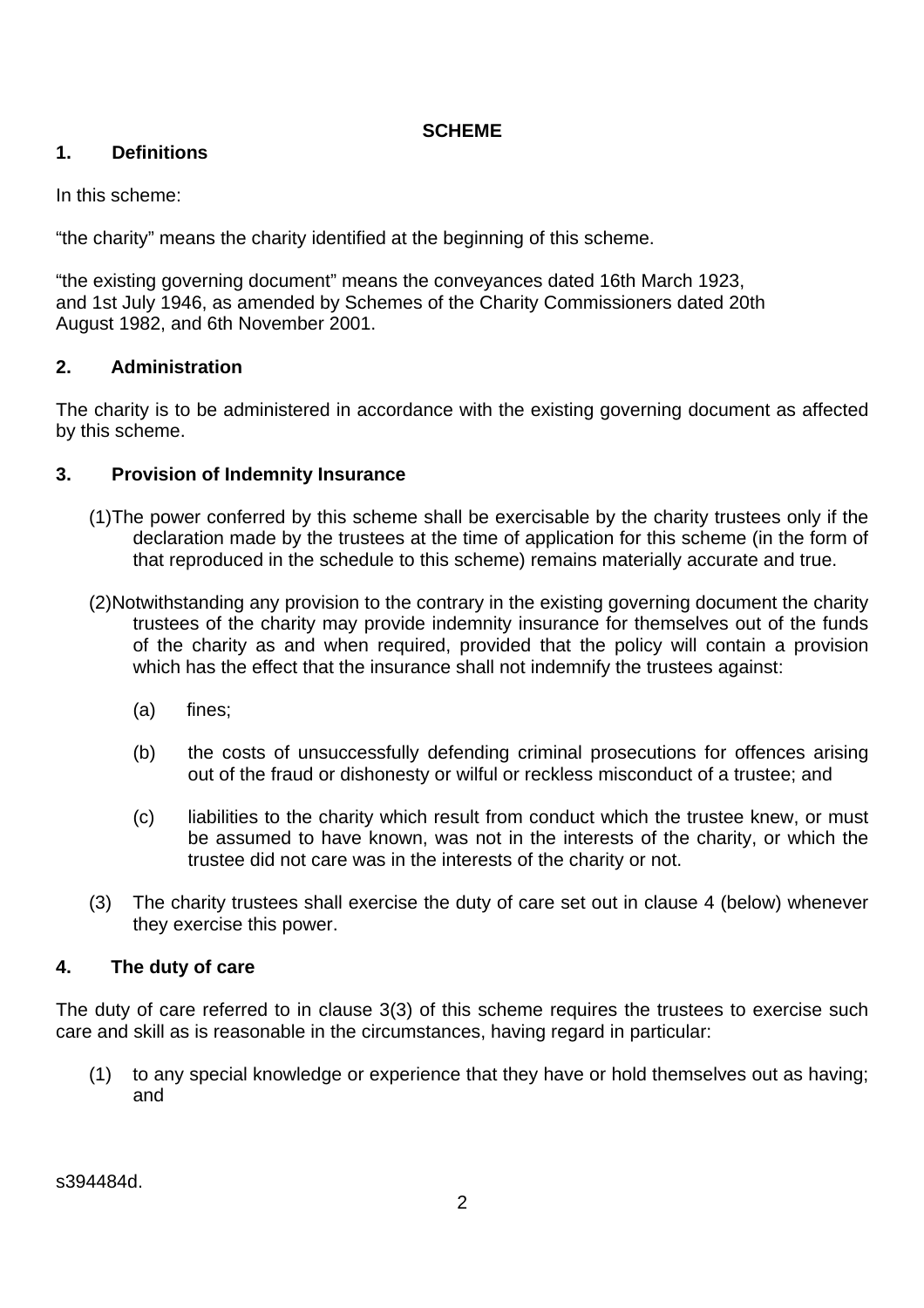(2) if a person acts as a trustee in the course of a business or profession, to any special knowledge or experience that it is reasonable to expect of a person acting in the course of that kind of business or profession.

#### **5. Questions under the scheme**

Any questions as to the construction of this scheme or as to the regularity or the validity of any acts done under this scheme shall be determined by the Charity Commissioners upon such application made to them for the purposes they think sufficient.

### **SCHEDULE**

#### **WE DECLARE as follows:**

- **1.** The above mentioned charity is a trust or an unincorporated association.
- **2.** Where the charity has a membership, the members have agreed to this application being made.
- **3.** The trustees are satisfied that:
	- (i) there is a restriction in the charity's governing document expressly prohibiting trustee benefit;
	- (ii) they have identified the risks of personal liability to which the trustees are potentially exposed;
	- (iii) the risk or risks identified cannot be dealt with by any other means including other types of insurance or improved governance procedures;
	- (iv) they are aware of what trustee indemnity insurance normally will and will not cover
	- (v) the cost of the insurance is reasonable in relation to the income of the charity and that it will not restrict the trustees' ability to carry out the charity's objects; and
	- (vi) they have concluded that the purchase of trustee indemnity insurance out of the funds of the charity will be in its best interests.
- **4.** The trustees will ensure that any trustee indemnity insurance purchased by the trustees will contain a provision which has the effect that the insurance shall not indemnify the trustees against:
	- (i) fines;
	- (ii) the costs of unsuccessfully defending criminal prosecutions for offences arising out of the fraud or dishonesty or wilful or reckless misconduct of a trustee; and